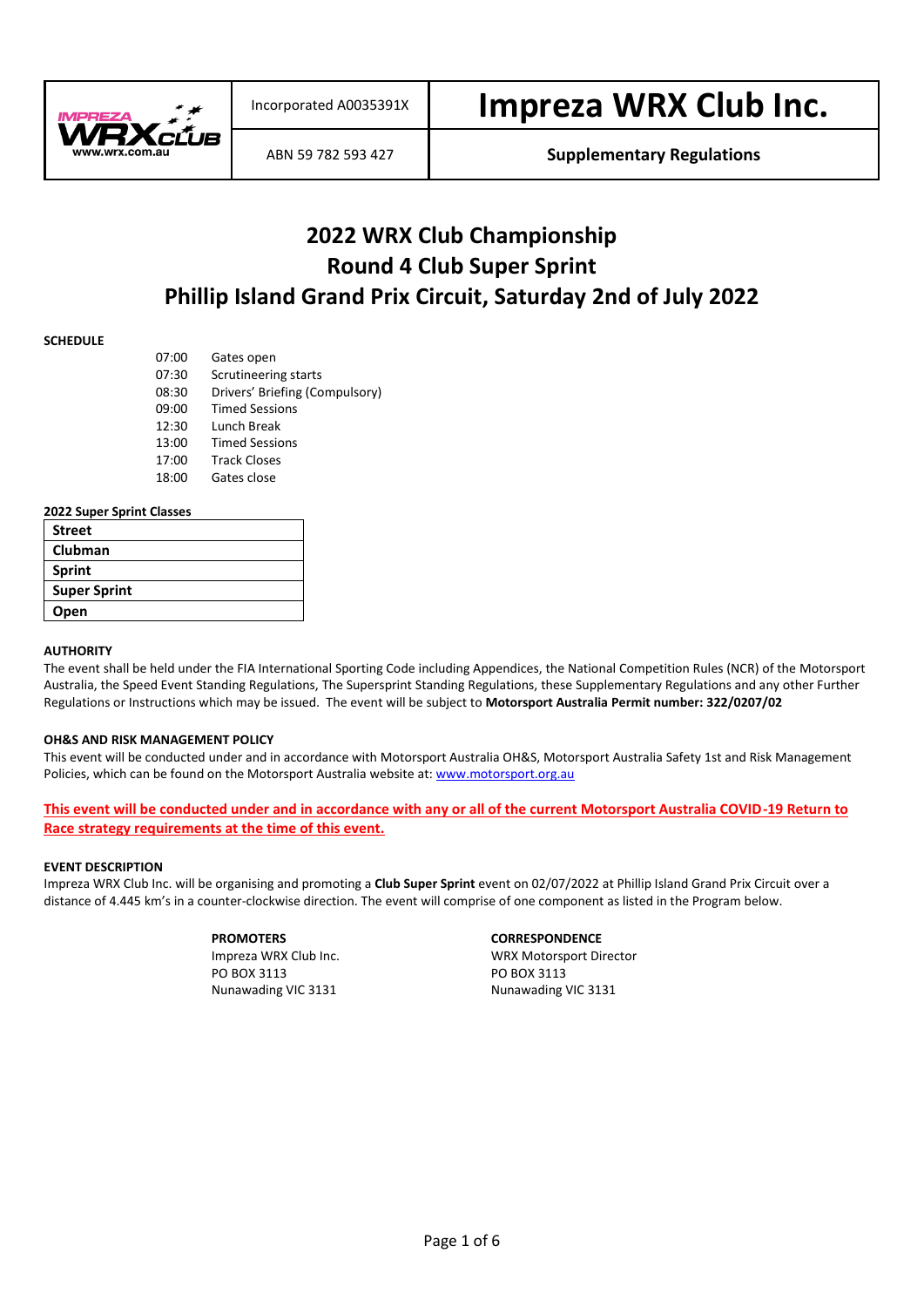

#### ABN 59 782 593 427 **Supplementary Regulations**

#### **ORGANISING COMMITTEE & OFFICIALS**

| <b>Position</b>          | <b>Name</b>    | Licence No |
|--------------------------|----------------|------------|
| Clerk of Course          | Shaun Maloney  | 9925109    |
| <b>Stewards</b>          | TBA            |            |
| <b>Chief Scrutineer</b>  | Drew Wilson    | 1022613    |
| <b>Entries Secretary</b> | Paul Salcombe  | 1500675    |
| <b>Event Secretary</b>   | John Beck      | 1907395    |
| Timing                   | Kristy Roberts | 1052528    |

**Failure to follow the direction of any Official will be dealt with under Motorsport Australia NCR, which may include exclusion, fines and/or licence suspension.**

#### **The Stewards may exclude from further competition any Competitor who:**

- After leaving the track, re-joins at a speed or in a manner considered dangerous to themselves, any other Competitor or to an official of the event;
- Exceeds 10 kph in the Pit Area;
- Drives in a manner considered dangerous to other Competitors, or in such a way that a faster car is prevented from passing;
- Is deemed to be under the influence of alcohol or drugs (see Anti-Doping Policy below).
- Any other breach of the NCR.

#### **INFRINGEMENTS**

All infringements are assessed on a case by case basis; the following is a guide only of the minimum penalties. It is to the discretion of the Clerk of Course or Steward to what penalty is applied.

The following infringements would be given as first warning as all Competitors have already read Supplementary Regulations and would have attended Drivers Briefing.

- Passing under **yellow**: WRX members: 1 Competition point penalty and sit out 1 session. Non Members: Sit out 1 session.
- Passing under Red flag / WRX members: 3 Competition point penalty and sit out 2 sessions. Non Members: Sit out 2 sessions.
- **Ignoring Black flag** WRX members: 3 Competition point penalty and sit out 2 sessions. Non Members: Sit out 2 sessions.
- Failure to follow directions from appointed Official: WRX members: 1 Competition point penalty and sit out 1 session. Non Members: Sit out 1 session.
- Failure to attend Drivers Briefing: WRX members: 1 Competition point penalty and sit out 1 session. Non Members: Sit out 1 session.
- Driving in a manner inappropriate in accordance with venue policies and procedures: All drivers: Sit out 1 session minimum up to Competition done for the day depending upon severity.

#### **STANDARD TRACK SPRINT PROCEDURES AT IMPREZA WRX CLUB EVENTS**

Super Sprint vehicles whilst proceeding at track speed will require Driver's window to be wound up except where window nets are in place. If the car is proceeding at a slow pace due to mechanical or other problems the Driver may wind down the window and indicate to overtake. When being overtaken the responsibility is with the overtaking Driver. The Driver being overtaken should hold their line and not make any unnecessary change of direction.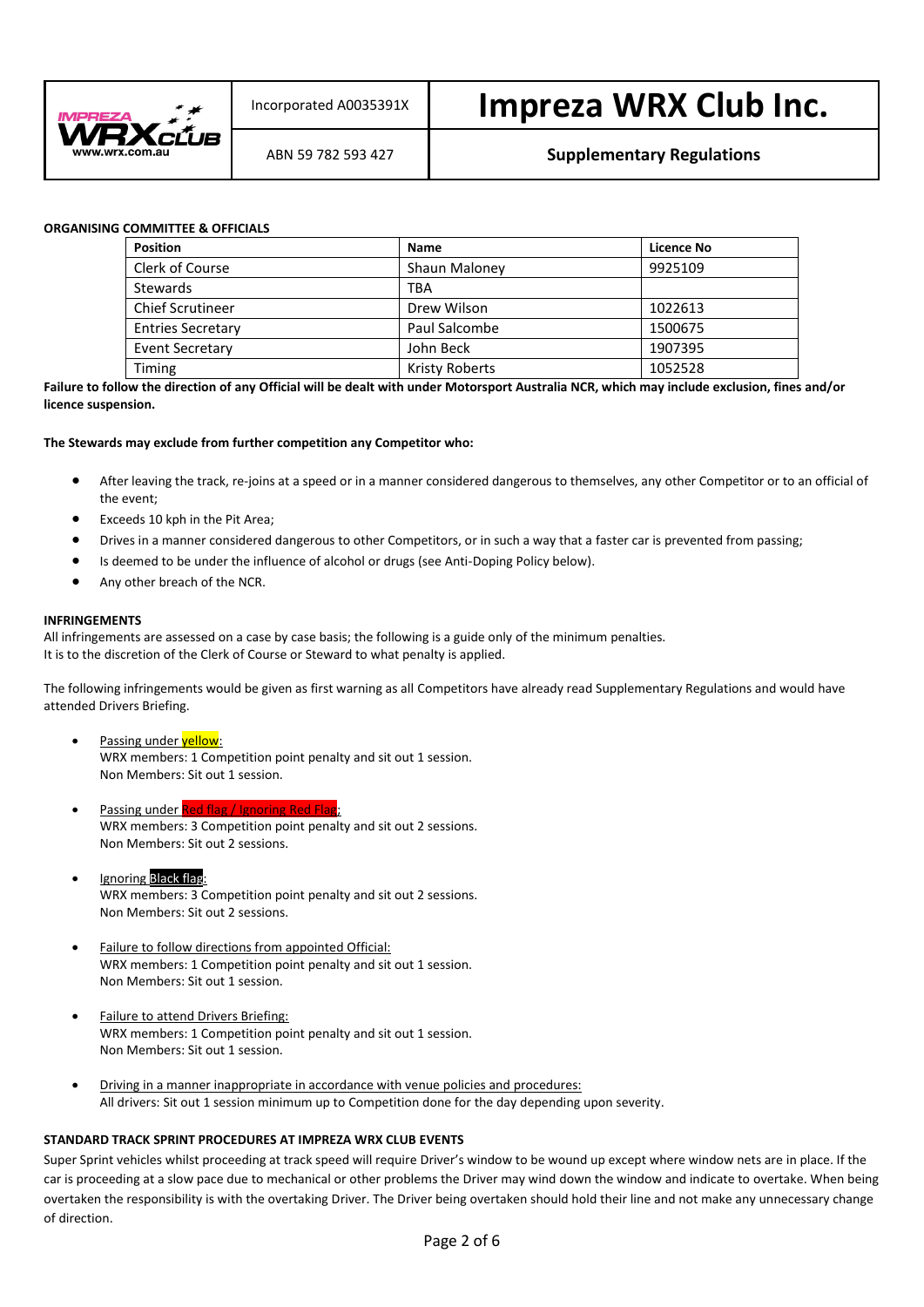

#### ABN 59 782 593 427 **Supplementary Regulations**

Drivers are expected to be familiar with the standard use of flags as given in the current Motorsport Australia Manual. It is the Driver's responsibility to watch for applicable flags. Black and mechanical flags will always be displayed at start finish unless otherwise informed at Drivers Briefing.

#### **ENTRIES**

Entry is only accepted via the online entry system a[t WRX Club Motorsport web site.](http://www.wrx.com.au/motorsport) The Promoter reserves the right to refuse any entry in accordance with the NCR.

A completed 2022 Car Classification Form must be submitted to Motorsport Team a[t motorsport@wrx.com.au](mailto:motorsport@wrx.com.au) if you have not already done so or made changes to your vehicle.

#### **Note: This is not required if it is a non-member entry**

Entries will be on clearance of payment via email to the address used during online entry.

| Entries open:             | On approval & publication of these Regulations                             |
|---------------------------|----------------------------------------------------------------------------|
| <b>Entries close:</b>     | 30/06/22 at 5PM or when maximum entries are achieved, whichever is earlier |
| <b>Max. Entries:</b>      | 100 Super Sprint & 20 Open Wheel                                           |
| Max. Vehicles on circuit: | 25.                                                                        |

**There shall be no refund after 30th June 2022**. No application for Entry will be accepted on the day. No Cash payments for entries will be allowed on the day.

#### **ENTRY FEES**

| $\bullet$ | Members - Early Bird (until 5th June 2022)         | \$260 |
|-----------|----------------------------------------------------|-------|
| $\bullet$ | Members (from $6th$ June -> $26th$ June)           | \$275 |
| $\bullet$ | Members - Late Entry (from 27 <sup>th</sup> June)  | \$290 |
| $\bullet$ | Affiliate Club Entry (until 26 <sup>th</sup> June) | \$300 |
| $\bullet$ | Affiliate Club Late Entry (from 27th June)         | \$320 |
| $\bullet$ | Public Competitors (until 26 <sup>th</sup> June)   | \$330 |
| $\bullet$ | Public Competitors Late Entry (from 27th June)     | \$350 |

#### **SCRUTINY**

Self-Scrutiny forms must be completed and return to the event organisers at driver sign on. Additionally to this, competitors are required to leave their vehicle bonnets & boots open for inspection by our Chief Scrutineer, and scrutineering team as a no-contact secondary check.

#### **Current Motorsport Australia-Affiliated Club membership cards, current Motorsport Australia Licence, Competition Record and Log Book (as applicable in Schedule L of the current Motorsport Australia Manual) must be produced at Sign In.**

Each wheel and tyre must be fitted so that the upper part of the tyre, down to the flange over the wheel hub centre must be within the perimeter of the automobile\flare. See Drawing below;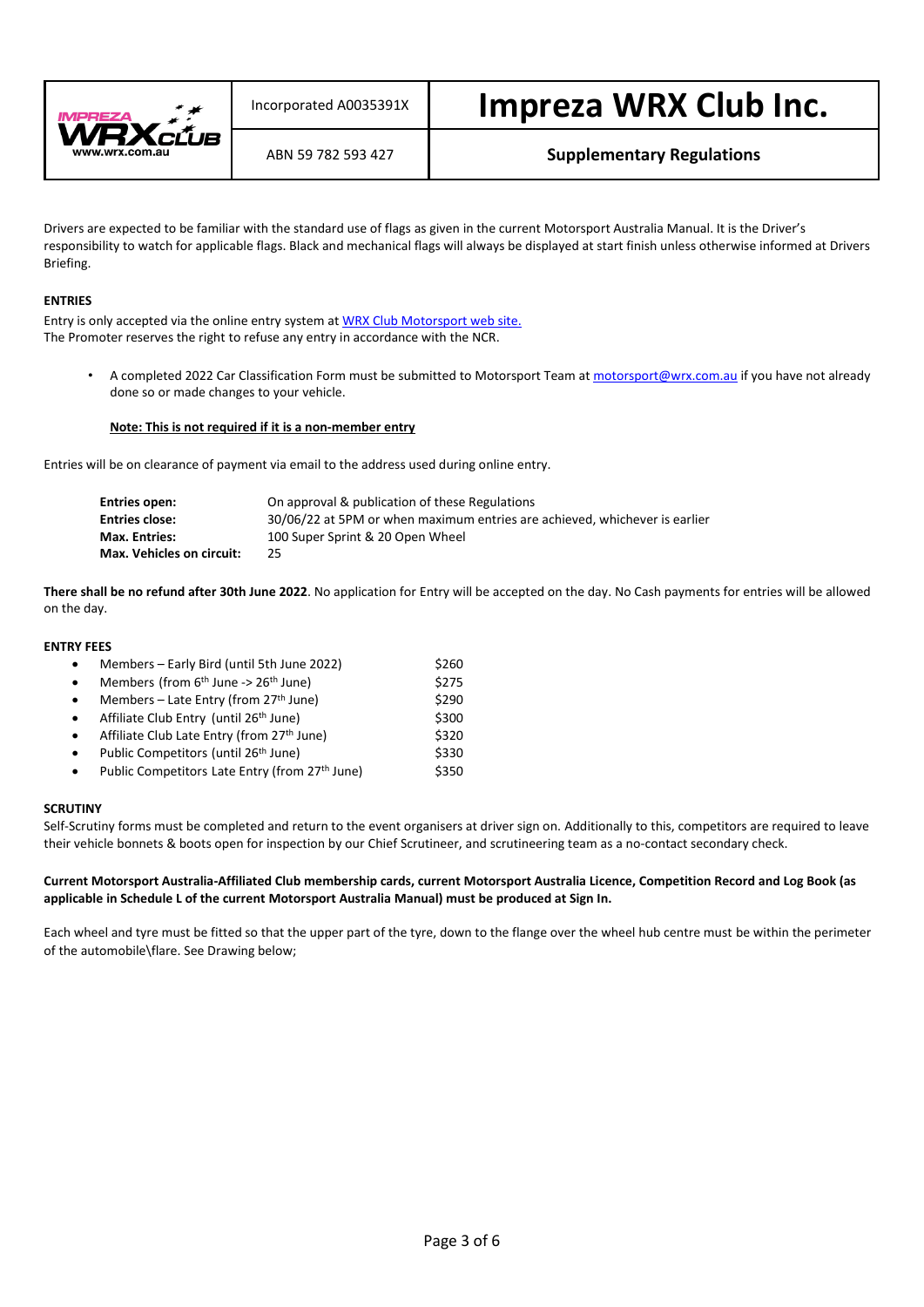



#### **DRIVERS BRIEFING**

All Drivers are to attend the compulsory Drivers Briefing at the Front of Cafeteria. Non-attendance, as evidenced by the roll call, may result in exclusion from the event and forfeiture of all fees.

#### **DRIVER ELIGIBILITY**

All Sprint drivers must hold a current Motorsport Australia Speed licence or higher and be a financial member of a Club affiliated with Motorsport Australia, both these items must be presented at Driver Sign in.

#### **DRIVER APPAREL**

All Drivers apparel shall comply with Schedule D of the current Motorsport Australia Manual.

#### **VEHICLE EQUIPMENT & SAFETY**

All vehicles must comply with Technical Appendix for Cars and Drivers, Schedule A and B of the current Motorsport Australia Manual.

**All vehicles must have a fire extinguisher compliant with Schedule H of Motorsport Australia general requirements. Each hand-held fire extinguisher bracket shall be secured using a metal bracket attached to the automobile with only high tensile bolts (example: 2x 6mm high tensile bolts, minimum grade 8, secured with nylock nuts and body washers). Fire extinguishers must be secured into the bracket by a minimum of one metal strap and must be capable of removal by the driver while seated in their normal respective position for competition, unless varied by specific category regulations and without the aid of tools.**

#### **CAMERAS AND TELEMETRY EQUIPMENT**

Vehicles are not eligible to run externally mounted cameras. Internal cameras or telemetry equipment must be securely mounted and feature a secondary tether. Competitors must present this equipment at vehicle Scrutiny, and this equipment cannot be fitted after this time unless approved by the Chief Scrutineer.

All vehicles **noise emission level** is limited to **95dB (A)** at 30 metres. Competitors who fail the drive-by 95dB reading will get 1 (one) chance to rectify the problem and will be excluded if the car fails on a second reading there will be no exceptions.

All vehicles must have tow hooks fitted. Subaru WRX MY 01 onwards competitors must ensure that their tow hook is fitted to the front of the car prior to Scrutiny.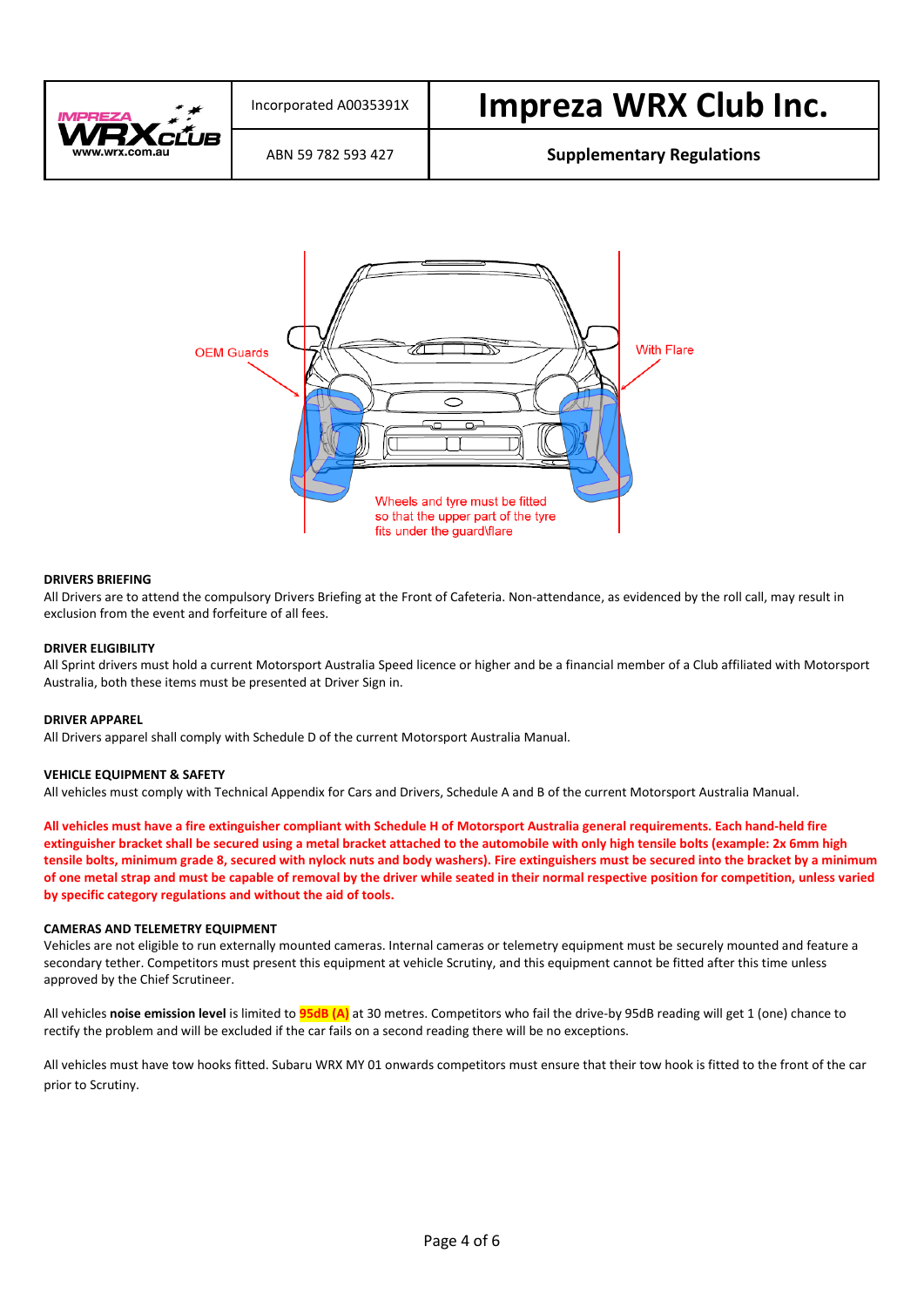

### ABN 59 782 593 427 **Supplementary Regulations**

#### **1. Timed Super Sprint Sessions**

Timed Sprint sessions will consist of a fifteen (15) minute timed session, plus cool down lap. The number of timed laps in this component may be varied at the discretion of the Clerk of the Course. Vehicles will be released onto the circuit one at a time with a suitable gap between each vehicle.

#### **2022 SAFETY & FRONTAL HEAD RESTRAINT REQUIREMENTS**

Due to a revision in Motorsport Australia Schedule D, As of January 1, 2020 there are new requirements around the use of Frontal Head Restraints (FHR) for drivers at Speed events (club level).

The revised Schedule D (link[; https://www.cams.com.au/docs/default-source/manual/general-requirements/schedule-d.pdf\)](https://www.wrx.com.au/EmailTracker/LinkTracker.ashx?linkAndRecipientCode=caeEKEOobmWO9eMiDNhdOVxb1wUVAPH0wPNcuHs5E0CsPwbIiGgDhAsHcHlEwf7HlhCTKAnY0iISv8ecRQ1HdU6wA5co6AGesLQmpSjMg8c%3d) shows the following;

#### *FHR for SPEED Events, from 1 January 2020.*

*I. It is mandatory that a FHR compliant with Standard A and a Helmet compliant with Standard A is worn when competing in:*

*A. Each 1st Category automobile, except for a Superkart or a 5th Category automobile which is exempt from the use of a FHR;*

*B. Each automobile the subject of a Motorsport Australia Log Book which applies a RACE, RALLY/ROAD,OFF ROAD or 5th CATEGORY classification whereby that automobile when used in an event applicable to its Log Book classification requires the mandatory use of a FHR.*

*II. The use of a FHR is not required for a Road Registered automobile for a SPEED Event whereby the necessary equipment for the correct use of a FHR is not fitted to the automobile (i.e.5/6 point safety)*

**In Addition to the new Motorsport Australia Schedule D Requirements the Impreza WRX Club will be imposing an additional regulation that any car (incl road registered) that has the following compliant items (1) race seat, (2) roll cage and (3) harness bar will be required to also use FHR and a FHR Compliant Helmet & Harness, when competing in any event.**

**Any expense incurred by a Competitor to the hired track or its equipment shall be the sole responsibility of the Competitor**.

#### **CONDUCT OF THE EVENT**

As noted in the program there will be one component to this event. Please note the following specific requirements of the following.

#### **1. Timed Sprint Sessions**

Timed Sprint Sessions will consist of 15 minute timed sessions, plus a cool down lap. The number of timed laps in this component may be varied at the discretion of the Clerk of Course. Cars will be released onto the circuit one at a time with a suitable gap between each car.

#### **2. Formula Ford**

This Event will also consist of Formula Ford Testing Activity.

#### **PASSENGERS IN VEHICLES**

The WRX club will not be conducting any passenger in vehicle activities during this Event.

#### **CLASSES, TIMING, RESULTS**

The Impreza WRX Club Motorsport Rules 2022 as published on the Impreza WRX Club website shall be binding. Entries will be classified according to Class eligibility.

Timing will be by means of a Dorian Timing System and the provisional results will be published as soon as possible after the Event. Points will be awarded based on the fastest elapsed time for the day taken from the timed sessions. For Super Sprints Sessions, the Motorsport Director will be deemed the Judge of Fact for this Event.

#### **PROTESTS**

Any protest must be lodged in accordance with the NCR.

#### **ABANDONMENT & CANCELLATION**

The Promoters and the Clerk of Course reserve the right to abandon, postpone or cancel the event and to refuse any entry in accordance with the provisions of the NCR of the current Motorsport Australia Manual. In the event of cancellation refunds will be processed minus any card or PayPal processing fee.